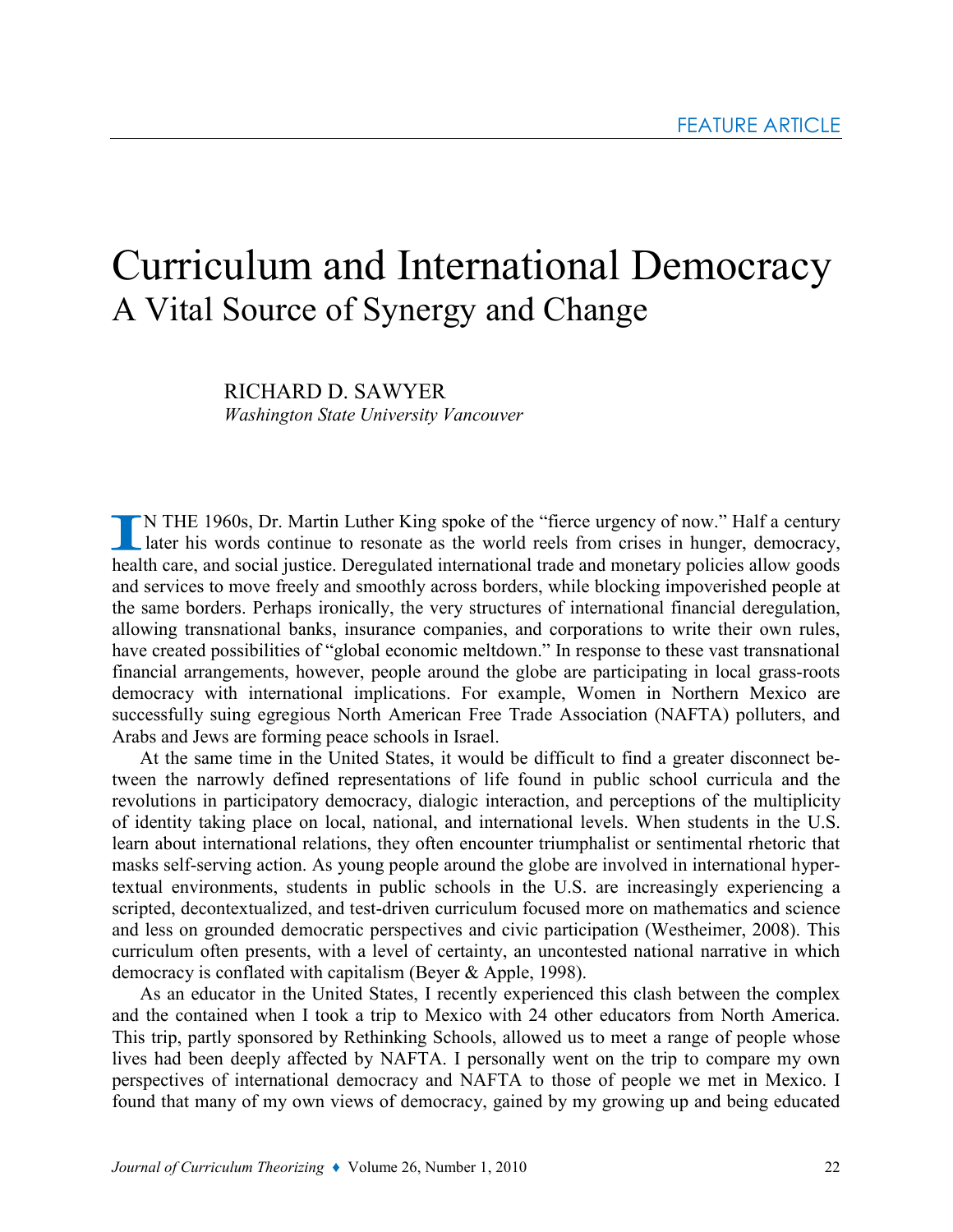by public schools in the United States, were in contrast to the more internationally framed views of democracy that I found in Mexico. The trip brought home to me a persistent question: How do you begin to imagine new possibilities for international democracy when they go beyond the form that you know and have lived (Moyn, 2008)? Even when educators and students wish to study changes in how people can collectively work together across borders to promote democracy, we are severely challenged by our perceptions of our personal and national narratives (Sawyer & Laguardia, in press).

In this paper I approach this question from a curriculum perspective. Framed by my vantage point as an educator from the United States, I use a kaleidoscope—which presents a new vision of something from the intersecting reflections of three images—as a metaphor for a narrative and transformative curriculum and examine aspects of the relationship between curriculum and international democratic education.

As examples of a transformative curricular process, I present an image of border artwork and two mini-narratives of people we met in Mexico. These stories and images represent examples of both grounded democracy-in-action as well as a framing for international democracy. I offer these narratives as a context for analysis of both how national narratives are being reshaped in transnational ways and how curriculum can "promote the critical study of diverse groups of people" (Pinar, 2005, p. 4). Central to this process is the additional need for people who are socialized in Western countries to critically study personal and national narratives. I suggest that the rapid pace of global change places a special responsibility on curriculum workers to reframe curriculum (and curriculum studies) around issues of international social justice and democracy.

### Dialogic Curriculum: A Kaleidoscope of Possibilities

Bakhtin (1981) writes that the novel is the most flexible and open genre in writing, as novels incorporate every form of written language. There is an additional layer based on text form and genre (e.g., narration versus dialogue versus document). Furthermore, as a reader reads a text, she adds her own interpretation—her own poetry—to a particular reading, transacting with the text and creating a new text (Rosenblatt, 1994). Curriculum studies as well as enacted curriculum generate a context nearly as rich, layered, and synergistic as that found in the novel. As an interdisciplinary and critical study, curriculum studies conceptualizes curriculum as a complicated conversation, is dedicated to understanding, and emphasizes "interdisciplinary configurations such as African American studies, women's and gender studies, and cultural studies" (Pinar, 2005, p. 4). Unlike literature, though, curriculum is lived collectively. It gives people the opportunity to compose, decompose, and recompose the seemingly locked-in story lines of their cultural lives. Curriculum can create a space to allow the nearly impossible to happen: It can let people investigate how their personal narratives are situated in relation to other narratives, allowing for a recreation of these narratives.

 A kaleidoscope presents a helpful image for the conceptual framework about how curriculum can provide a necessary location in support of change for international democratic education. A kaleidoscope has three mirrored interior sides. When light enters from the outside it cannot pass through these sides. Instead, it bounces—reflects—against them at right angles. As the light intersects, it creates a dynamic of reflection plus reflection plus reflection. This process creates the kaleidoscopic picture, a jingle jangle of shifting and overlapping images. The particular kaleidoscopic images are situational and flexible. For this discussion, the three sides could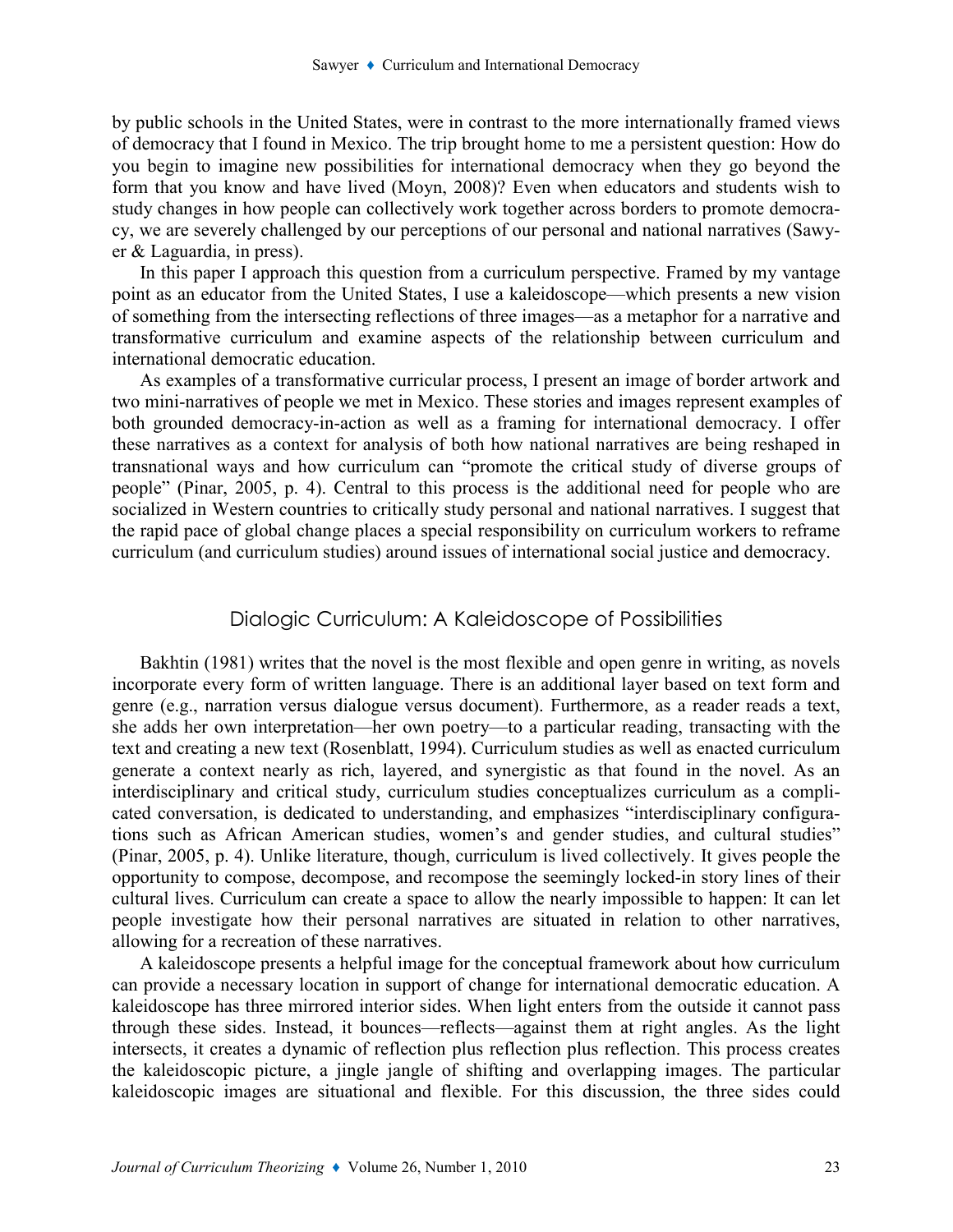include post-NAFTA stories and art, personal and national narratives, and a conception of international democratic education. Viewing the kaleidoscopic reflection as a dialogic relationship, these three sides create a new text—and a new perception of international democratic education.

As a way to critique personal and national narratives in support of international democratic education, the curricular concepts of currere (Pinar, 1975) and duoethnography (Norris & Sawyer, 2004) are helpful. Currere is a critical form of autobiography and an area of curriculum studies that examines the curriculum of everyday life. It is the process of the examination of various dialectical relationships in one's life. In currere, the critical examination process unfolds as a regressive, progressive, analytic and synthetic endeavor, recognizing that conceptualization is transtemporal and changes over time (Norris, 2008). This form of self-study, then, can be regarded as a looking back to make new meanings of previous experiences and conceptions—in relation to a specific thematic focus. This process of awareness in tracking how one comes to believe something leads to a change in those beliefs.

 Drawing from the work of Bakhtin (1981), Pinar (1975), and others, including Norris and Sawyer (2004), duoethnography is a curricular research process by which researchers and educators can work collaboratively to generate dialogue focused on personally meaningful questions, issues, and constructs. In duoethnography, two or more researchers work in tandem to critically juxtapose stories from their lives in relation to a similar phenomenon, creating a process of interrogation—not reification—of personal critical sites or socially relevant issues, such as race, ethnicity, sexuality, etc. Employing Oberg and Wilson's (2002) adage that researchers who use the autobiographical method should be the site, not the topic, of their research, duoethnographers engage in acts of analytic excavation as they chart the temporal, social, cultural, and geographical cartography of their lives. They seek to discover and explore their mutual gray zones and in-between locations as intertwined intersections, not as binary relationships. Ultimately, researchers explore the overall duoethnographic process as a way to restory their narrative perception of a particular topic or theme.

## Contradictions of Democracy

 One topic open to multiple definitions is the concept of democracy. How people define it frames their views of it. One interpretation of it centers on free elections, adult suffrage, and the secret ballot (Bahmueller, 1997). Broader interpretations include "citizens' informed engagement in civic and political life" (Westheimer & Kahne, 2003, p. 9) that "values active engagement with democratic institutions, dialogues among citizens with divergent perspectives, and ongoing public analysis and reappraisal of laws and social norms" (Westheimer & Kahne, 2003, p. 10). Parkison (2005) further suggests that a view of democracy ought to include a critique of individual and group identity. Honest critique of self-and-group affiliations in relation to levels of entitlement of democratic processes and spaces contribute to a broader view of democracy (Parkison, 2005; Stanley, 2003).

 Growing up in the United States, I participated in a national narrative of democracy. Said (1993) discusses this notion of a national narrative: "Nations themselves are narrations. The power to narrate, or to block other narratives from forming and emerging, is very important to culture and imperialism, and constitutes one of the main connections between them…" (pp. xii–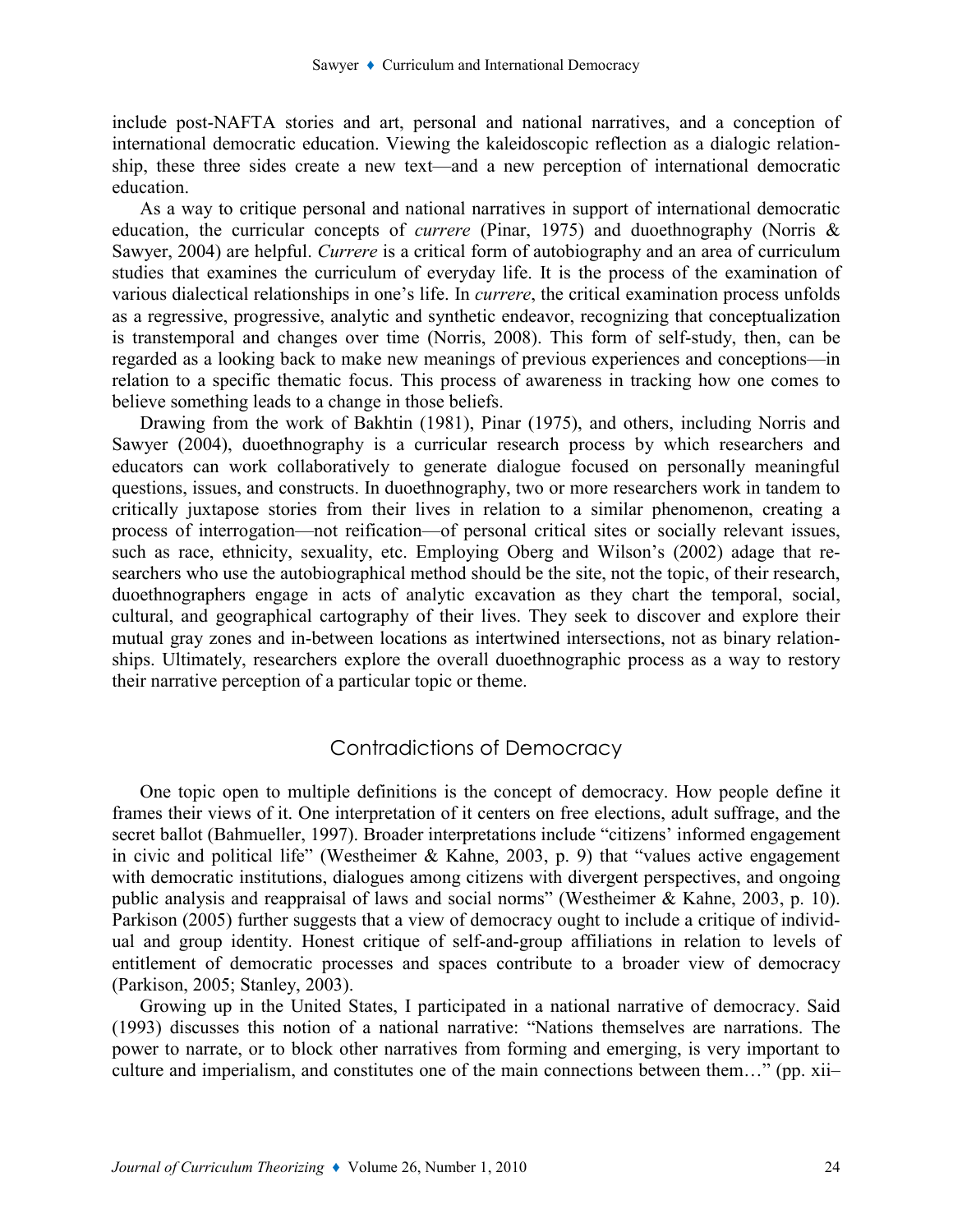xiii). He continues, "We are still the inheritors of that style by which one is defined by the nation, which in turn derives its authority from a supposedly unbroken tradition…" (p. xxv).

In the United States, a national narrative, often referred to as a meta-narrative, of democracy is explicitly or implicitly linked with the logic of conquest. These conquests, as Marable (2007) states, are "over indigenous people, over frontiers, over boundaries and borders, over vast stretches of geography, and even over space itself" (pp. 1–2). He continues,

Embedded in that conquest is a set of ideas about individual liberty, the ownership of private property, and certain restrictions on the authority and power of the central government over personal activity. The history that is generally codified in classroom textbooks and sets the boundaries of civic discourse emphasizes the character of the American experience as both 'exceptional' and 'unique,' but also 'universal,' in the sense that our history's underlying core democratic values can

be transported and adopted by other peoples to distant lands, thereby enhancing the quality of their lives. To become 'American' is to accept the legitimacy of this master narrative. (Marable, 2007, pp. 1–2)

The U.S. history of profit and cultural and physical subjugation of others is subsumed by a national narrative of abstract ideals about freedom, liberty, and self-determination.

In the United States, we use our national narrative as a conceptual framework for the interpretation of past, present, and future events. As symbolized by the Statue of Liberty, the mainstream story of U.S. democracy portrays individuals fighting for self-liberty and collective representation, having the freedom to worship (or not to worship) a religion of choice, and trusting in a process grounded in the U.S. Constitution and Bill of Rights. Informed by the philosophy of the Enlightenment, individuals and collective groups struggled for taxation with representation, universal suffrage, and increased civil liberties and freedoms. But rarely has the discourse about U.S. democracy examined how resistance (often democratic resistance) has developed in the U.S. in response to exclusion and oppression. And rarely has there been a critique of how some of these narratives of resistance remain a counterpoint to the national narrative while others become appropriated by it, lost in a unitary, linear and abstract story line.

While the content of democracy has grown in the U.S. (what we vote for), the form of democracy has been constricted. Market democracy (Barber, 1992) (the media manipulation of democracy), huge election budgets, lobbyist-drafted regulation, voter suppression, and election fraud are part of the back-story. As mentioned earlier, the meaning of democracy has been further redefined by a conflation between it and capitalism (Beyer & Apple, 1998), with freedom becoming the freedom of the marketplace. Democracy's promotion of the common good is replaced by capitalism's promotion of profit.

 Thus justified by a national narrative for a "Manifest Destiny" to promote freedom and democracy at home and abroad, the U.S. narrative of democracy became a self-granted license for expansion. For me, the issue of the U.S. transporting its meta-narrative about "core democratic values to distant lands" is twofold. First, it is another form of colonialism. Colonialism is "the physical and psychic occupation and control of a people, a place, a person—[which] happens at the individual and systemic levels" (Asher, Sawyer, & Walker, 2006, p. 1). Democracy ultimately is an act of expression of people working together within specific contexts. For it to be meaningful, it needs to be grounded and contextualized. Packaged democracy, in contrast, imposed by one country on another (regardless of intentions), is a cultural act of domination. It seemingly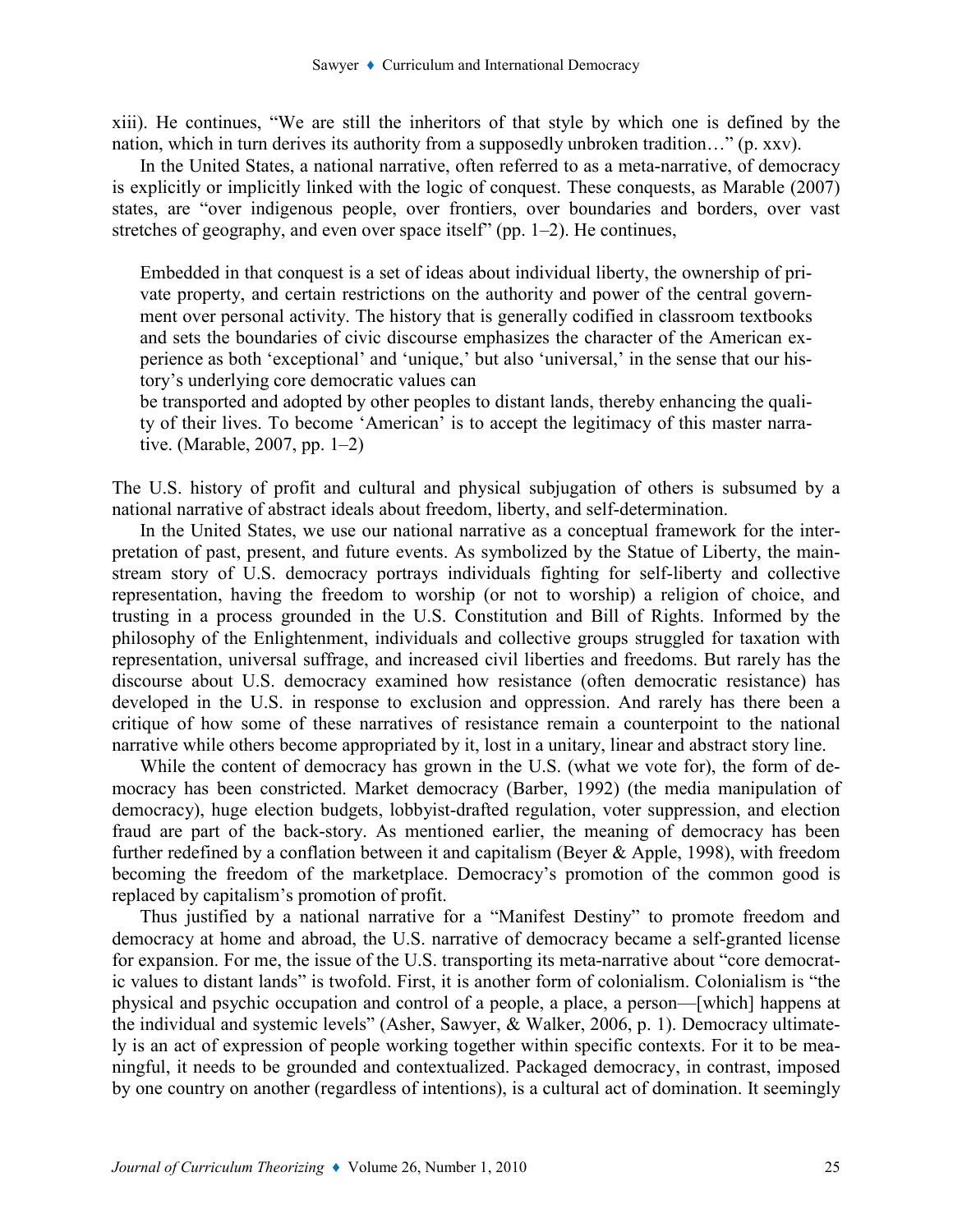takes values and meanings from one country and attempts to implant them as foundations for individual and collective actions in another country.

And secondly, I would suggest that exported democracy can easily become "market democracy," supporting a corporate power-grab wrapped in beautiful abstractions. When democracy is exported to foreign countries, its democracy/capitalism conflation is quite often starkly apparent. The export of U.S. democracy often becomes an act of imperialism, underscored by a conquest mentality and a desire for profits (labor, resources, commercial culture).

Significantly, against this backdrop of the export of U.S. democracy, there has been an upsurge in collective action by poor and middle-class people around the world to promote human rights and democracy. This action is seen, for example, in Maclovio Rojas, a squatters' village of over 10,000 inhabitants (Sainz, 2008). Fighting an international corporate take-over of their land, inhabitants of Maclovio Rojas have democratically elected their major, established a school and medical clinic, and constructed a website linking it to the rest of the world. This collective action is also found in the work of Via Campesina (Peasant's Path), a movement of farmers networking internationally (Bello, 2008) for international social justice and democracy. And it is found in the installations of Mexican border artists. These artists work, in the words of Becker (1994) describing subversive art more generally, along "points of intersection where identities converge to form new syntheses and new continents of philosophical thought" (p. xvii). The work of these artists, as I will examine later in this paper, "appears rooted in social reality, that does not mean it is a reflection of it. It does not reflect that reality but calls it into question by depicting it rent, divided against itself, it turns it into a problem" (Vernant & Vidal-Naquet, 1990, quoted in Becker, 1994, p. xiii).

The actions of all these people conflict both with NAFTA, which is inherently antidemocratic, and with exported market democracy, with its focus more on resource removal than on the establishment of authentic local governance. It is on a larger, more international and often technologically enhanced level that these new narratives of resistance pose a threat to the conquest mentality inherent in the exported U.S. meta-narrative. These artists, villagers, and farmers are attempting to reclaim democracy by regulating (and democratizing) deregulated transnational corporations and by transcending aspects of market democracy exported from the United States.

### International Democratic Education

Democratic education as a topic in U.S. education is culturally and historically situated. Many of the early efforts in support of democratic education still frame our work today. John Dewey (1916) is considered by many to be the founder of democratic education in the United States. Dewey (1959) contributed to a democratic tradition in the United States by viewing education as an experiential process for and through democratic means.

Since Dewey, views of democratic education have frequently been a response to social conditions (Sawyer & Pearl, 2002). In the 1930s, in response to the Great Depression, the efforts to transform schools were paraded as "democratic." The advent of McCarthyism after World War II led to the purging of teachers, the banishing of textbooks, and the uprooting of progressive education, effectively closing that chapter of democratic education. With the Civil Rights movement in the 1960s, a range of programs and proposals were initiated. What made this epoch democratic was the commitment to equality (Bastian, Fruchter, Gittell, Greer, & Haskins, 1986; Sawyer & Pearl, 2002). A number of contemporary educators discuss democratic education as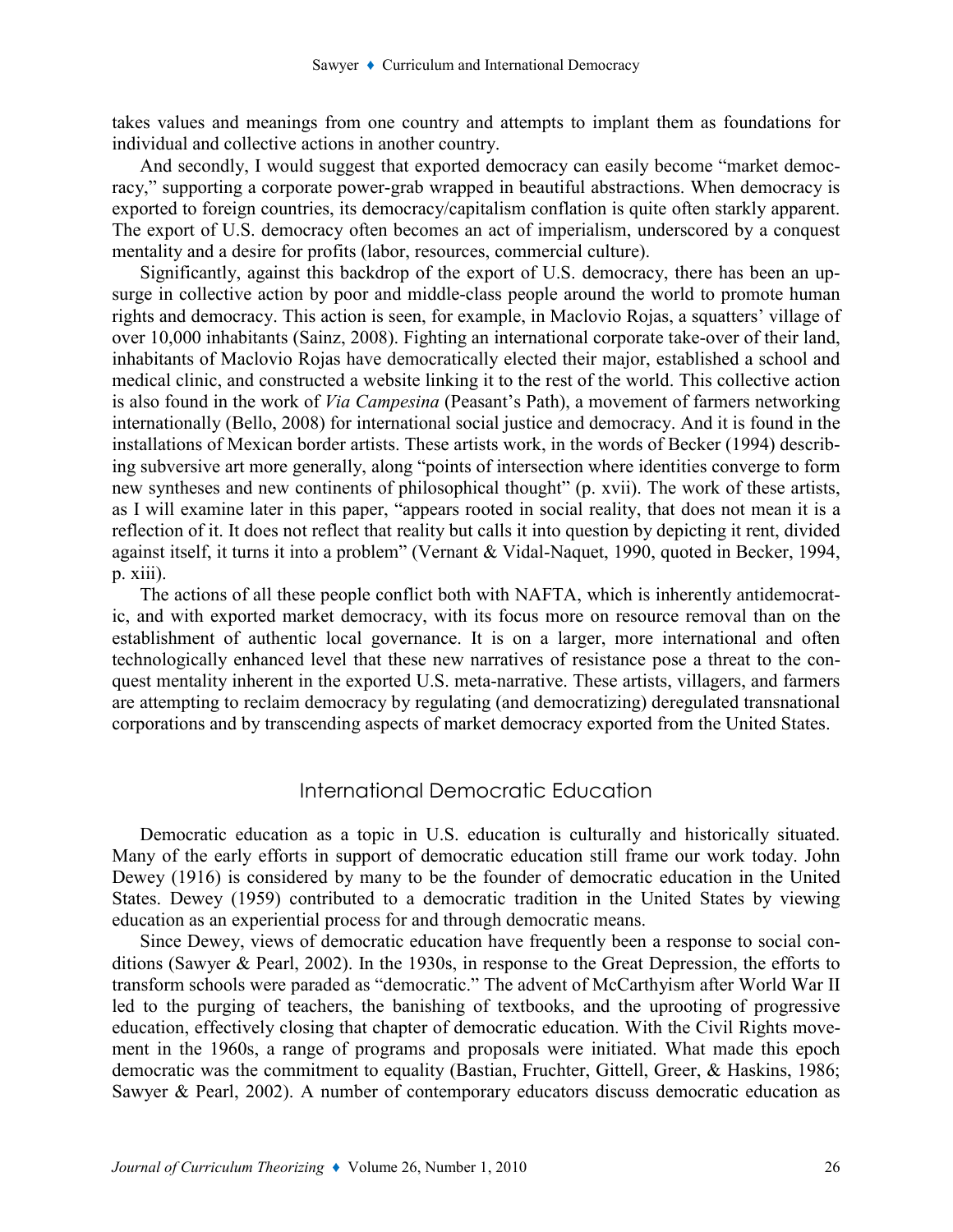preparation for democratic citizenship and/or emancipating students from the oppressiveness of racism, sexism, and classism (e.g., Apple, 1993; Apple & Beane, 1995; Barber, 1992; Goodlad, 1996; Gutmann, 1999; Tarrant, 1989; Wood, 1988).

I would now argue that given the global interconnection of political-and-environmental contexts, notions of democracy should be framed by a global perspective. We have reached a critical point on this planet where the increase in global transnational corporations (as we know them now) are promoting the wholesale dismantling of democracies on the national level, creating huge displacements of increasingly desperate people, and causing food and environmental catastrophes that cannot be ignored. It is critical for educators of all stripes to begin to understand how their work is situated in these broader global issues.

And indeed, educators have begun to examine the international contexts of democracy, often in relation to the concept of social justice. As Enslin (2006) states in referring to the work of Young (1990), "social justice means the elimination of institutionalised [sic] domination and oppression" (Young, 1990, p. 34, as quoted in Enslin, 2005, p. 58). Additional characteristics of international social justice for education include the opportunity and capacity for all to engage in self-development and self-determination, the role of education in the division of labor, and the critique of oppression within cultural difference (Enslin, 2006, p. 59).

 Asher (2007) reminds us, however, that people who have grown up in imperialistic countries, such as the U.S., are inevitably implicated in their ongoing projects of colonialism, social and environmental injustice, and health and education inequities. And it is in the intersections of these interwoven and symbiotic narratives (personal, national, international) that the promise of a curriculum of international democracy resides. I would suggest though, that a larger and richer notion of curriculum found in curriculum theory can play an important role in the study of international democracy. A dynamic curriculum of self-critique in relation to the national narrative can help us to begin to perceive how, as mentioned earlier, "the opportunity and capacity for all to engage in self-development and self-determination" is deeply challenging to people socialized in the U.S.

To bring about a beginning of international democratic education, we must first allow people in other nations to define their own views of democracy, and to do this, we must first experience an active process of postcolonialism (or decolonialism?), a reconceptualization of our personal and national narratives. As part of this process of reconceptualization, the following stories of and about NAFTA offer a frame and a dynamic for a curriculum of international democratic education.

#### Stories of and About NAFTA

The North American Free Trade Agreement (NAFTA) threatens national and international democracy. Inaugurated on January 1, 1994, NAFTA was introduced with considerable fanfare for prospects of North American prosperity. This agreement removed most barriers to trade and investment among the United States, Canada, and Mexico. Under NAFTA, all non-tariff barriers to agricultural and much industrial trade between the United States and Mexico were eliminated. As Finnegan states, "Sometimes known as… 'free trade,' this gospel has been the main American ideological export since anti-Communism…. Its core tenets are deregulation, privatization, 'openness' (to foreign investment, to imports), unrestricted movement of capital, and lower taxes" (pp. 41–42). While the border may have been removed for the free flow of goods and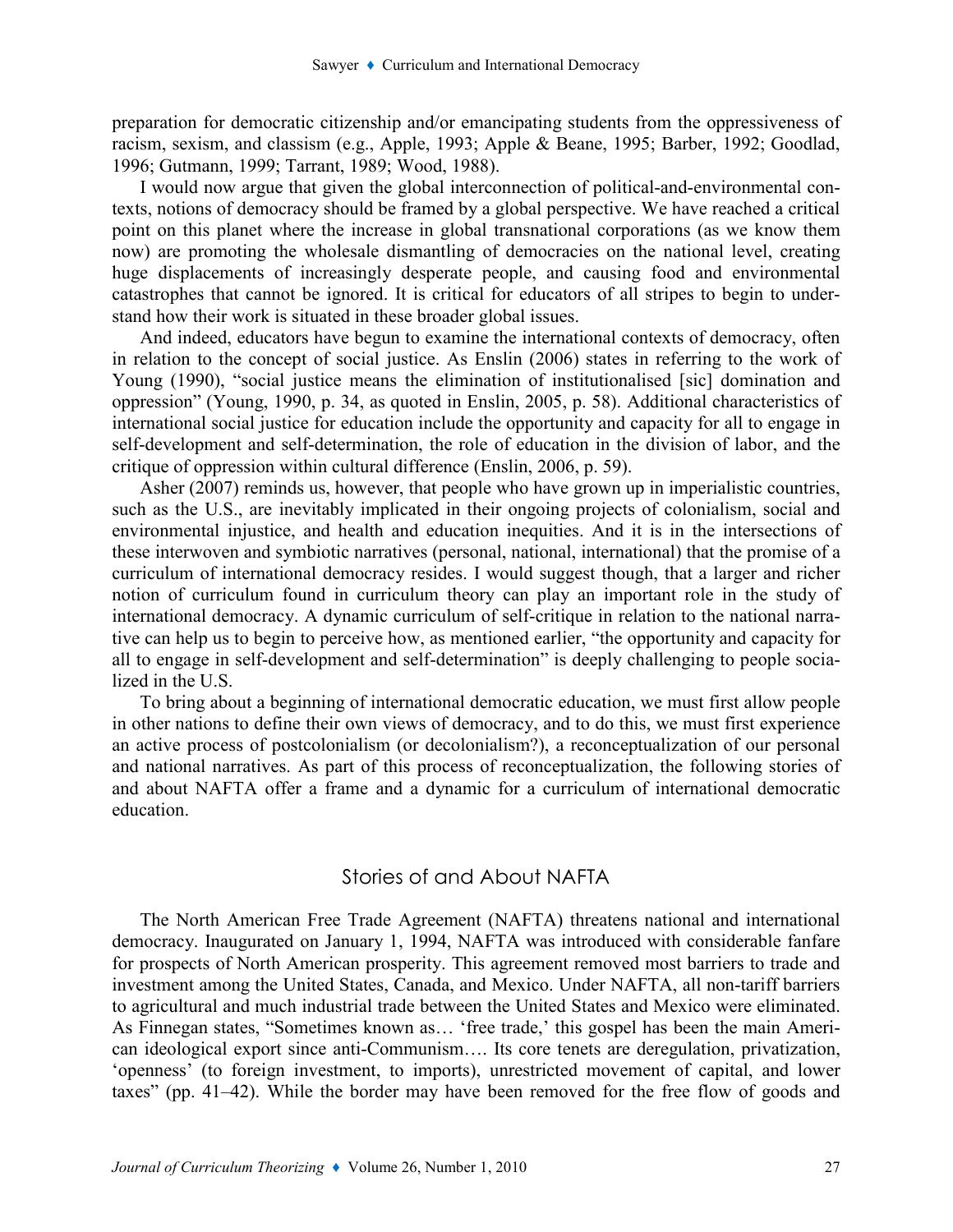services, the movement of citizens and workers among the different countries remains restricted. Thus, NAFTA freedom supports trade, not people and material rights, not human rights.

In conjunction with the International Monetary Fund (IMF) policies from the 1980s, NAFTA has not lived up to its promise of prosperity for all (Bello, 2008). Since 1995, approximately two million Mexican farmers have been displaced from their farms, losing their traditional homes, livelihood, and often social/kinship networks (not to mention spiritual roots and traditions), leading to a process of "depeasantization." Many of these displaced workers have traveled to northern Mexico, to seek work in the *maquiladoras*, duty-free factories and assembly plants located primarily along the border with the United States. Between 2000 and 2005 alone, there was a net loss of about 900,000 rural jobs and 700,000 industry jobs in Mexico (Phillips, 2009).

Within this context of displaced people and cheap labor, many *maquiladoras* are now being dismantled and exported to Asia, as transnational corporations have discovered that they can produce and assemble goods more cheaply there. This dynamic of competition among countries for increasingly lower paying jobs gives transnational corporations increased leverage to demand wage and labor concessions where they do operate (or wish to operate), leading to a "race to the bottom" (Roberts & Thanos, 2003). In addition to losses of home and livelihood, NAFTA has also led to systemic disenfranchisement, as NAFTA regulations preempt local laws. Deregulated transnational corporations operate outside national regulations and the democratic will of people. This dynamic has promoted a systemic exclusion of much of the population from large-scale decision making. While corporations have benefited greatly from NAFTA, their profits have come at an expense to poorer workers, the environment, and democracy. Is it any surprise that, given levels of desperation and poverty, many Mexican workers head north of the border to try to improve their and their families' lives?

The following section of the paper presents examples of artwork my group and I saw and the stories of a few people we met on our trip.

#### (De)Constructing Borders

On the first day of our trip in Tijuana, we met a small collective of artists at a community house. The artists had been working on an art installation on the Tijuana side of the border, which they asked us to see. Deviating from our original trip plan by going to see this installation, we found it set against a backdrop of barbed wire, klieg lights, and observation towers on the opposite side of the wall. This detour highlighted Gomez-Pena's (1996) notion that the "work of the artist is to force open the matrix of reality to introduce unsuspected possibilities" (p. 7), to become "open to aspects [of life] that might startle [us] into reconsidering what it means to be human" (Wineburg, 2001, p. 17).

The installation, attached to the corrugated metal wall for over a mile, consisted of a series of paintings and life-size coffins. Placed vertically, the coffins were painted with deep blues, pinks, oranges, reds, and yellows. Many of them displayed a crucifix and a name of a person who had died trying to cross into the United States.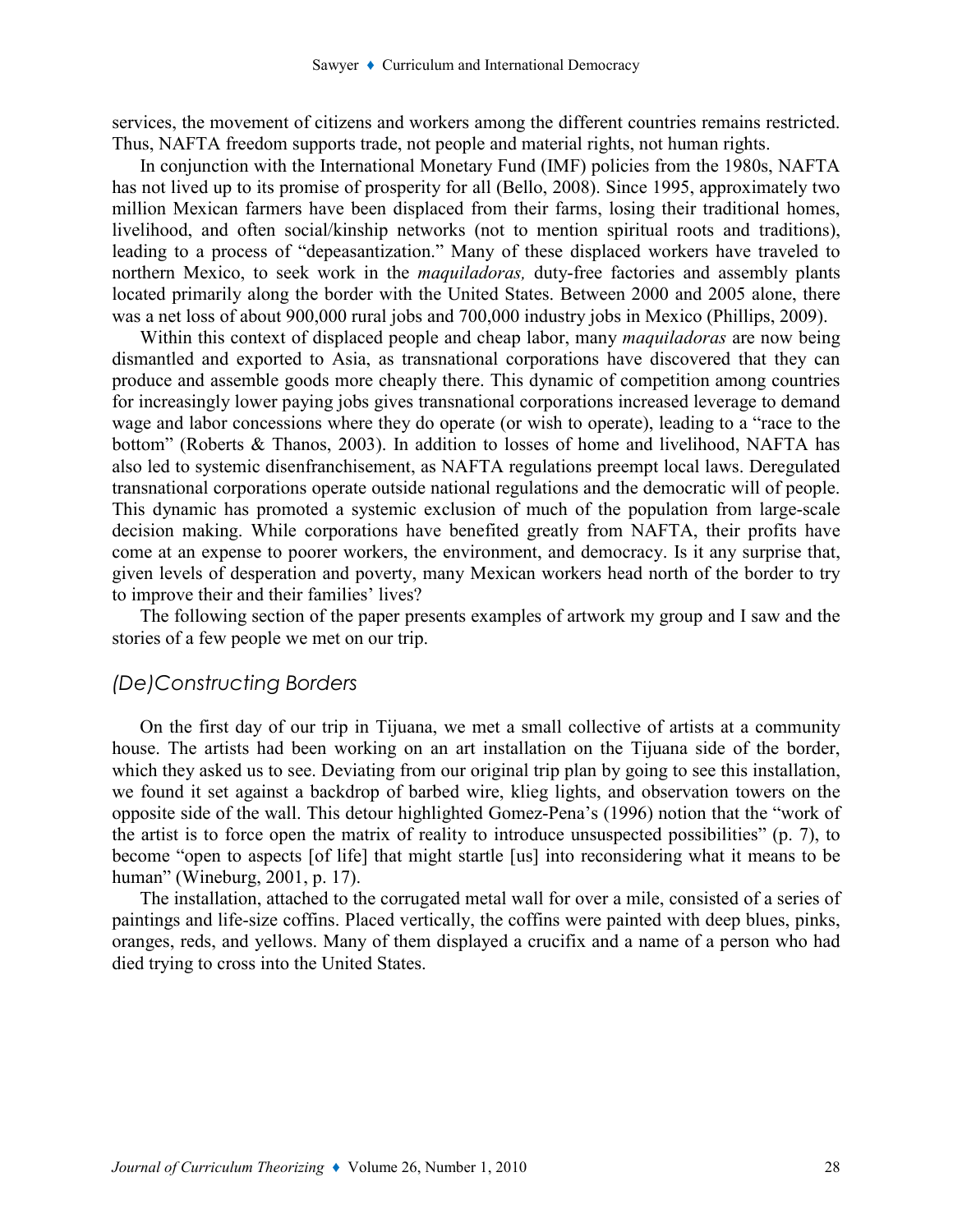

An example of a particular painting is presented below.

(Photo: On the Tijuana Side of the Mexican-U.S. Border)

What do you see in the photo? As you examine it, try to articulate the different meanings of images and texts. What are they individually? How do they work together? What do they tell us about larger issues of colonialism? What do they tell us about ourselves?

I see an interplay between text and image, and image and image. The words "Coca Cola" appear against a red backdrop and are crossed out. A line points from them to the words "coca killer," shown as a label on a soda bottle, against a white backdrop. Is there a double coding between a commercial image—a symbol of capitalism (a bottle of Coca Cola)—and a violent political image ("coca killer")? The similarity in word sound ("cola" and "killer") underscores a connection. This connection on a literal level is not so far-fetched in that originally the soft drink did include addictive ingredients. The additional text, "*aresina sindicalistas*," translates roughly into English as murdering workers' unions. These words are framed by a backdrop of the Columbian flag, a yellow-blue-red triptych (an echo of the Mexican flag?). On the actual Mexican flag, red represents blood spilled in forging national unity. White on the Mexican flag represents purity and Catholicism. This is a clever word play, but it also creates a double coding of capitalism and murder, possibly within a religious context when bordering art pieces are brought in. These word plays and mixed associations invite dual coding. This coding also creates a sense of tension between the concepts of capitalism and democracy. The images ultimately refer to identity, though, not only the artists' but also other people impacted by colonialism. Add the images of the crucifixes in the bordering pieces, and then there is the further contrast of life and death. These particular images can be seen as nested within each other, with life in death (e.g., the religious connotations and the artistic representations) and death in life (e.g., poverty, genocide). Other photos show images of life and death and people—often outlined with a dot or pointillist technique—protesting. The pointillist outlines present a further reference to Catholic art, whose religious images are often framed through a pointillist technique (e.g., halos). In all the images, there is the suggestion that at this time and place, cultures are shifting and identities are layered, hybrid, crossing literal and figurative borders.

Interpretations of this photo can be different (Please see my notes for another interpretation from a reviewer for an earlier draft of this manuscript.),<sup>1</sup> but the impacts of colonialism can be seen clearly. The artist that I talked to mentioned that these images were more than a statement about U.S. immigration policy. He mentioned that the various artists in the project sought to create a space within and around art for dialogue about the role of free trade and corporate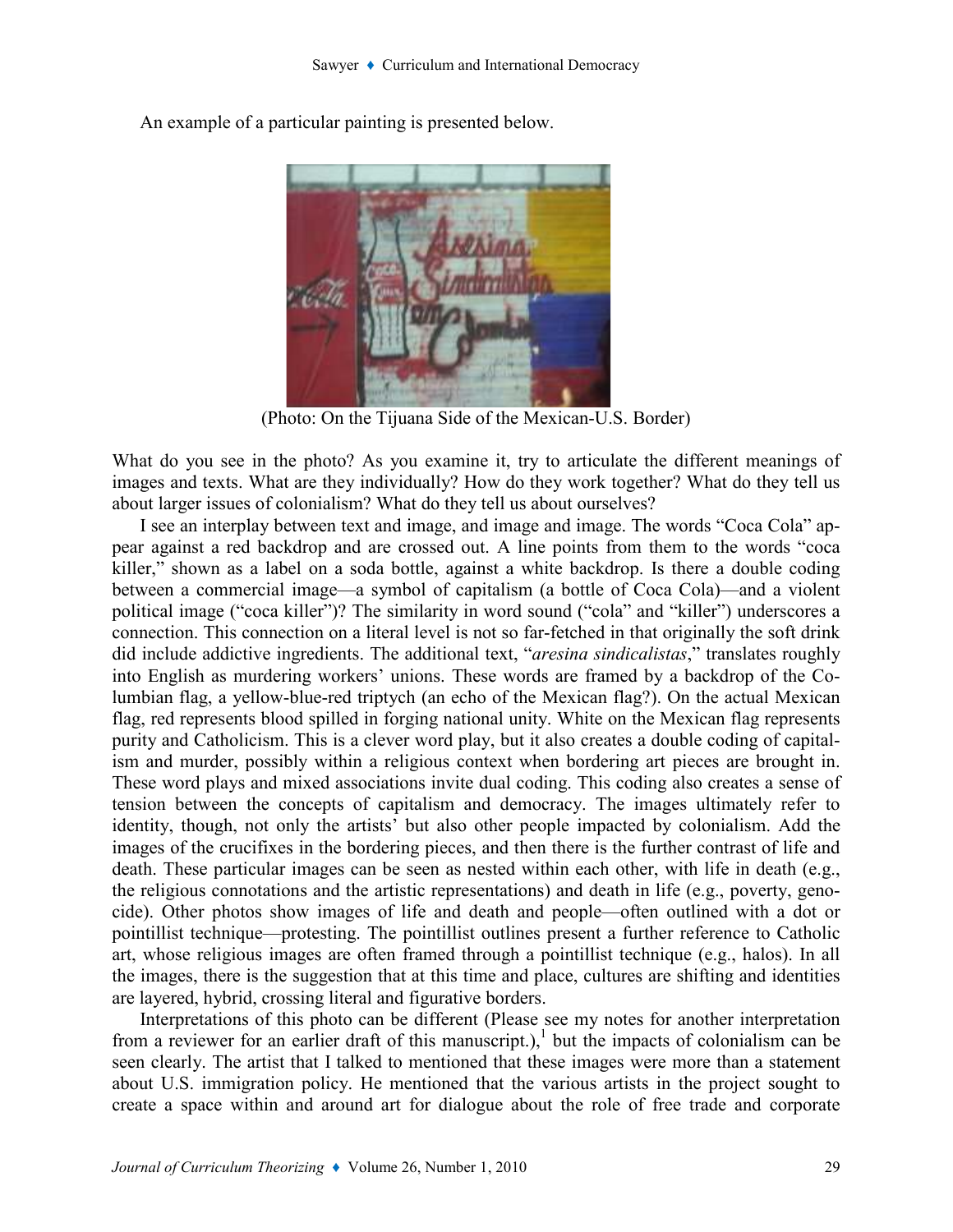globalization on the lives of people around the world. Placing the death of people crossing the border into a global-political context, he told me that the border art was not just about the U.S. and Mexico but also about the past and the future, restricted people and unrestricted goods, impoverished people and entitled people, open dialogue and scripted answers, emergent thoughts and decided responses. He asked us to consider using the art as a lens for personal, national, and international critique, to examine the role of the U.S. in NAFTA and the impact of NAFTA on specific lives and culture. This process then becomes the examination of art as postcolonial art, as artistic work engaged in "the radical reassessment of center-periphery relations" and "rethinking the sharp, binary distinction between 'colonizer' and 'colonized'" (Dimitriadis & McCarthy, 2001, p. 3).

Viewing these images, I ask myself a few questions: How I was situated in relation to the tensions within the painting? How do the images interact with my stories of the United States and of democracy? How do they connect to my story of free trade? This image suggests that border art is

left contingent, partial, wonderfully open and incomplete for the reader to develop and to realize, to be compelled to read what they have never done so, to look at pictures that have never seen, to attend to music they have heard only in the distance if at all. (Greene, 2001, p. viii)

This process of realization springs from a dialogue with the artwork. In terms of currere, it promotes a kaleidoscopic critique of my curriculum of self and democracy, nested in the past, present, and future. It is a realization of change.

As an experiment, I had one of my own classes of graduate students in education examine the art discussed in this paper within the context of our own currere—by creating short duoethnographic writings. The members of the class examined photographs of Mexican art as well as border photographs taken from both the Mexican and the United States sides of the border. The United States side showed either images of intimidation (barbed wire, guard towers, open and exposed fields, or images of clean, unmarked, and seemingly untouchable expanses of wall.

In their initial discussions of the art, the students surfaced different tensions about the artists' intentions and the "meanings" of the pieces. Some people in the class thought that the artists were attempting to engage the viewer in a complex dialogue about colonialism but in ways that didn't initially directly connect with the United States. A couple of other people in the class thought that the artists were engaged in a simple act of propaganda. Another tension arose in terms of the meaning of the pieces. Some people thought that the art acted as a "stop" sign, warning people to resist border crossings; whereas others thought that it was intended to engage dialogue around immigration. These areas of disagreement were entry points for the class to critique and explore their own views within a new and larger frame about colonialism and international democracy and our relationship to it. The students then wrote short duoethnographies in which they explored some of the meanings we generated in relation to their lives.

As my students and I constructed our duoethnographies, we found that we first needed to rise above our own clichés and patterned ways of seeing as we considered this complex topic. This process actually promoted an initial process of cognitive dissonance among some members of the class. We then began to examine and discuss different meanings in the art. The students brainstormed specific examples of how this art impacted them and then offered a few thoughts. First, they were surprised that Mexican art could be political. Instead of being just decorative,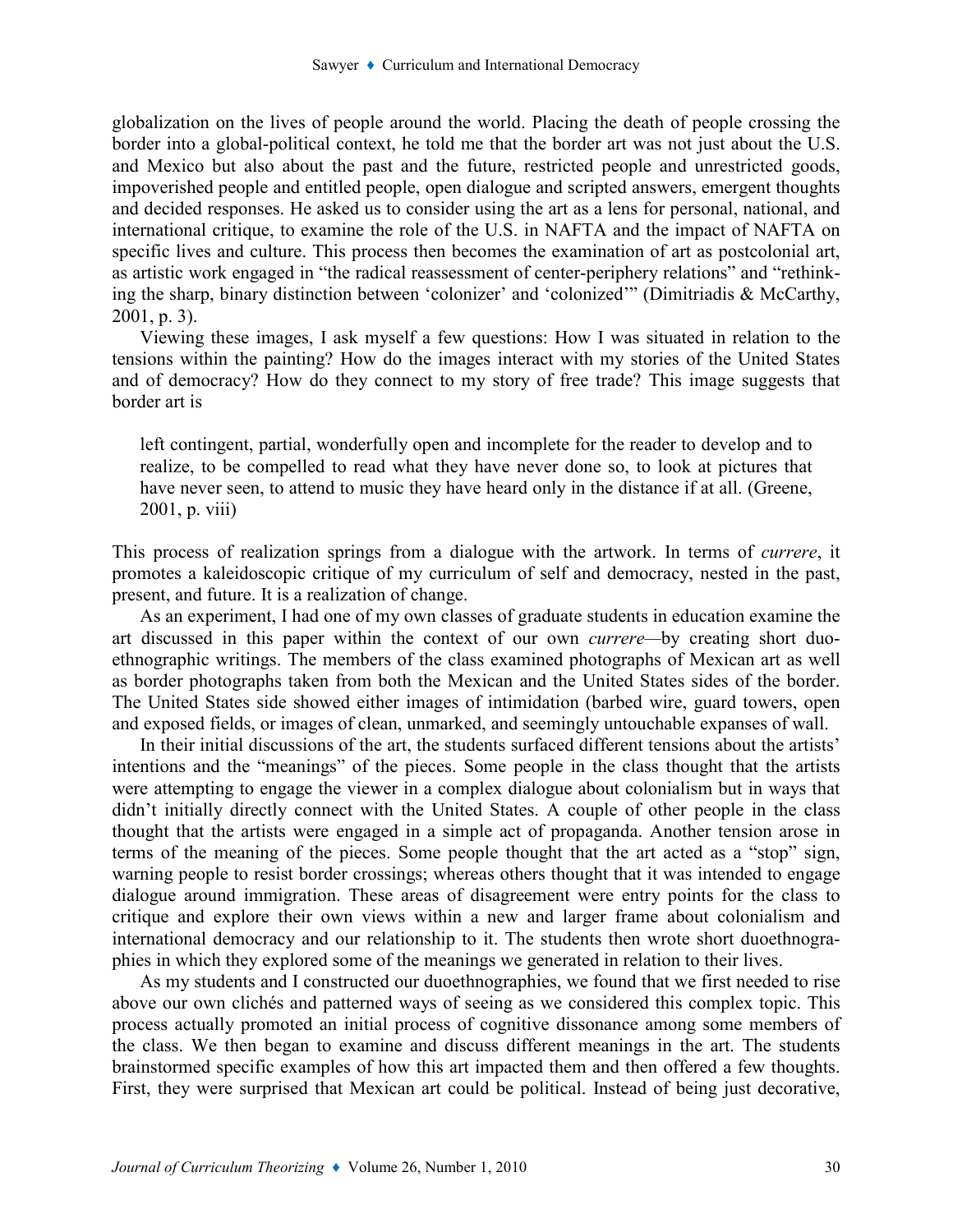this art actively communicated a political message to the viewer. This was a message calling people not to be resigned to the deaths occurring as people tried to cross borders. Interestingly, these borders held multiple meanings: the oppressor and the oppressed, capitalism and democracy, life and death, agency and despair. Furthermore, the students in my class were transformed by viewing Mexican political border art. They were engaged in an aesthetic dialogue with these artistic representations of agency, death, hope, and democracy. And through this dialogue, they changed some of their fundamental views of people and democracy.

## Lived Democracy and NAFTA: The Local in the Global, the Global in the Local

On the second day of our trip, my group and I visited Colonia Chilpancingo, a workers' village located down the hill from a car-and-boat battery recycling plant. Through an interpreter, a few members of this village told us some of their stories. The plant, Metales y Derivados, was started in the 1970s by a businessman from San Diego. It was forced to close in 1994. Over the years, the businessman's company had trucked thousands of used batteries from California. At the plant they would open the batteries to extract the lead, mold it into bricks, and ship it back to the U.S. In the process, they scattered up to 8,500 tons of carcinogenic battery toxins—arsenic, lead, cadmium, antimony—over the hillside. The toxins had seeped into the ground and flowed into the small stream running through the village. Once clean, this stream was thoroughly polluted. We saw two young children fishing on its bank. In times of flooding, the river would rise a foot or two and seep into houses. The villagers mentioned that the incidence of miscarriages and birth defects rose dramatically in the last decade since the factory was open. Since then, many babies have been born with anencephaly, a fatal defect in which babies have little or no brain. Other children have developed cancer.

Part of this story is also about personal-and-collective action and agency. The people in the village, primarily the women, organized themselves and took legal action against *Metales*  $\nu$ Derivados and NAFTA. Their case eventually went to the Mexican Supreme Court, where they won an initial settlement of \$800,000. This amount is approximately one-tenth of the total amount needed to effectively clean up the site, but they feel hopeful that they will ultimately return the land to its earlier clean condition.

We then went to Casa del Migrante (House of the Immigrant). Opened in 1992, Casa del Migrante is part of a network of six shelters in Mexico and Guatemala, which were founded by an Italian order of priests whose mission is to serve "people on the move," including immigrants, refugees and other displaced persons. It offers 15 days of food and shelter, clothing, personal supplies, medical care, and human rights advice. There is room for 180 men. To date, the Casa has served 136,000 people. There is a similar shelter for women and children in the vicinity.

The Casa del Migrante created a sense of humanity at the crossroads of migration, cultural displacement, and global change. The actual physical structure was basic and beautiful. A threestory building constructed around an inner courtyard, its walls were white-washed. Aqua-blue, wrought-iron railings lined the four inside walls of the upper floors, with flowers in baskets falling over the sides. Often in the U.S., halfway houses are not fully integrated into or even accepted by their neighborhoods. The Casa's community, however, embraced it. For the past 17 years, 45 older women who live in the surrounding area each volunteered to work at the Casa one day a week. On their volunteer day, they talk to the men, most of whom have just been deported from the United States, cook for them, and try to reconnect them to life in Mexico.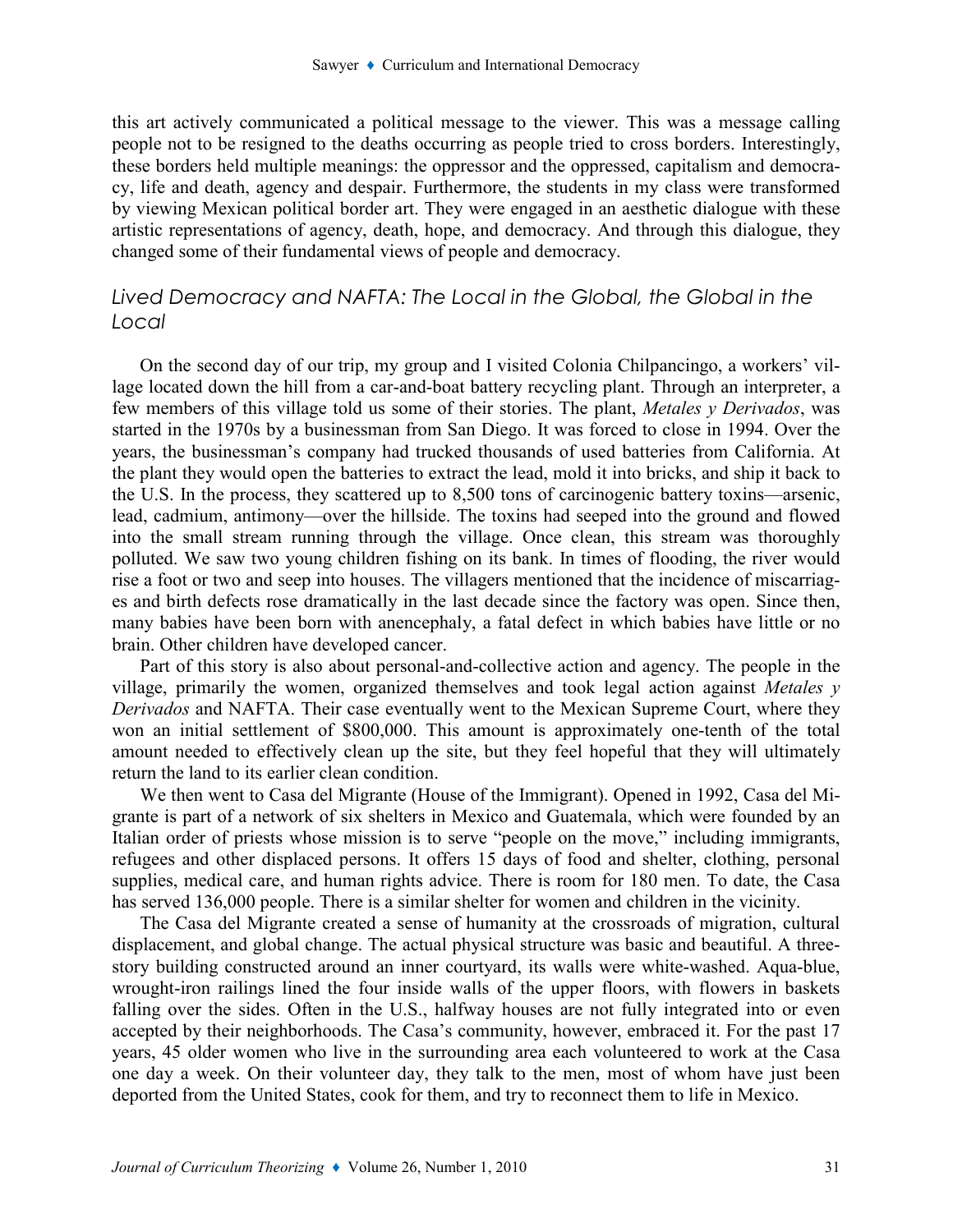One of the men we met was Miguel. He had immigrated illegally to southern California about 15 years ago and had been working construction jobs during that time. He was recently apprehended in a border patrol sweep and deported. Knowledgeable and concerned about the role the United States was playing in international relations, he was on his way back home to Sinaloa, having decided "no more U.S. for me." He was not optimistic about job prospects back home. The men we met described how vast numbers of people within their country are moving being dislocated—from the agrarian South to the more industrial North. They mentioned how people are moving in hopes of simple survival and the possibility of giving their families a better life. However, they also mentioned how these immigrants within the country have often simply replaced the agrarian poverty of the South with the stultifying factory work, the exposure to industrial chemicals and waste, and the unexpected poverty of the free-trade zones of the North.

I think that it's important to note that the villagers, who challenged NAFTA and specifically the battery recycling company, were not "heroes" in a conventional sense, but their actions are heroic. In challenging this situation, they were leading moral lives, protecting their families, and working together to improve conditions in their village, possibly more for future generations than for themselves.

As I heard and read these stories, I tried to construct a "multi-voiced" text from the images and stories, as well as my questions, connections, and contrasting narratives. Instead of trying to analyze the stories, I did a clustering activity, listing the themes that I found discrepant and contrary to those in my own life. I asked myself how the actions of these villagers compared and contrasted to my own—even given our very different contexts. It occurred to me that I have been involved in community action—making phone calls for progressive political campaigns and for civil rights—primarily within the United States. Most of the causes that I have been involved in have been local or national. They have been international only to the extent that politicians I may have supported have addressed international issues. In contrast to my more site-specific political work, the villagers of Colonia Chilpancingo and the volunteers at Casa del Migrante have worked (and I think knowingly and explicitly so) on both a local and a structural level as to counter the impact of NAFTA on the lives of their community members, and in democratic ways. Their actions as local responses to international free trade agreements expand the notion of democracy from their communities to an international community. It is this particular form of democracy that is most intriguing for me to learn.

# Bringing It All Back Home: Curriculum as a Vortex for International Democratic Education

Meaningful international democratic education promotes principles of self-determination of all democratic countries and people, as well as a commitment to social justice for all people and the engagement of cross-border dialogue grounded in local meanings with global implications. To approach these goals, educators and students can take part in curricular processes of selfcritique to imagine new possibilities for democracy when these new forms of democracy go beyond those they have known and lived. Students' perceptions of international social justice and democracy stem from their patterns of thinking and their personal narratives, further framed by a national narrative. Working for international democracy, educators confront a dilemma of how to build on their students' interpretations while changing and destabilizing them.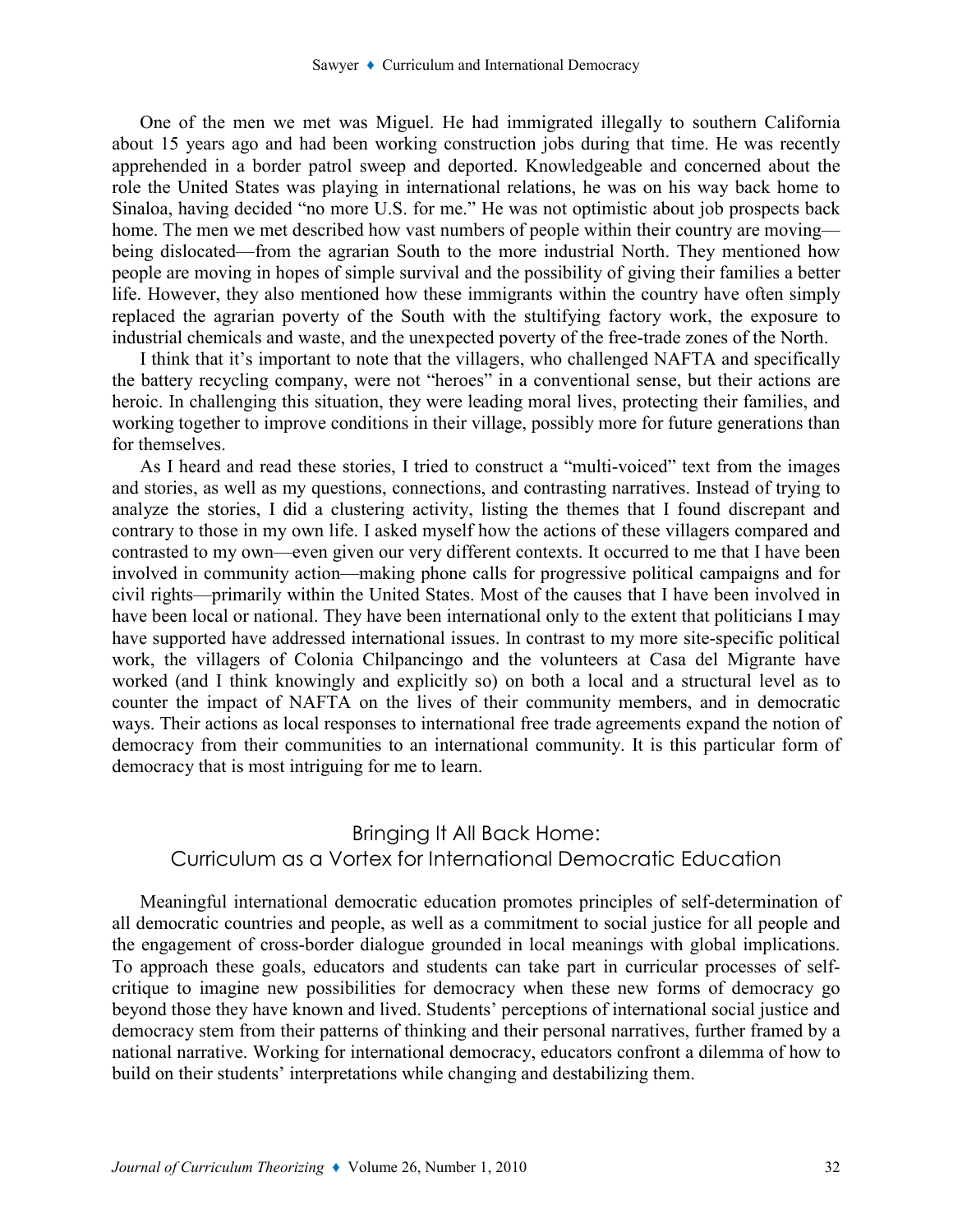Asher, Sawyer, and Walker (2006) raise questions that can frame a process of how students can decompose and recompose their interpretive lenses.

How can we deconstruct such binaries as self and other, margins and center? How does the self unlearn the internalization of the oppressor (Freire, 1982 [/1993])? What are the contradictions inherent in the processes of decolonization for colonizer and colonized?  $(p. 2)$ 

It is important to note that the prefix "post" in "post-colonial" does not mean "after" but rather "critique," as a means to effect change in perception around this concept.

Curriculum gives students a site to approach these questions to change who they are in relation to principles of international democracy. One important aspect in facilitating meaningful international democratic education is to allow students to co-construct curriculum embedded in life sources (Dewey, 1934, 1938). An honest and lived curriculum stems from "the inside experience of life in our self-stories" (Bradbeer, 1998, p. 14). Students' generation of personal narrative in class as a basis for learning is always part of the curriculum of a classroom, although sometimes it is more part of the hidden curriculum. We learn in relational ways, by making connections among self, others, concepts, objects, space, time, and so on. And these elements are not piecemeal parts or snapshots but unfold overtime with narrative meanings and dimensions.

To make possibilities of curriculum for international democracy more real than rhetorical, students can engage in curricular processes of exploring their internalized barriers to international democracy. By either investigating their currere or constructing their duoethnographies, they can more explicitly engage and critique personal and national narratives in relation to this topic. Students who explore in tandem a specific theme in their personal stories (e.g., by way of duoethnography) juxtapose their curriculum of self to new ideas and material. This dialogic relationship between various subjects reflects

the plurality of subject positions operating at any given moment in the educational context. This approach seeks to integrate the logics of globalization into curriculum and educational frameworks by creatively interweaving the past, present, and future needs, interests, and desires of the full plurality of educational actors. (Matus & McCarty, 2003, p. 81)

As Greene (1991) states,

…human beings who lack an awareness of their own personal reality (which is futuring, questing) cannot exist in a 'we-relation' with other human beings. They cannot know what it means to live through a vivid present in common with another, to share another's flux of experience in inner time. (p. 8)

Furthermore, curriculum itself may be subjected to an analysis of how it is implicated in colonizing processes. Possible examples of colonialism in curriculum include the framing of knowledge (often through or within a meta-narrative), sources and representations of knowledge, levels of student voice and agency, disciplinary divisions, as well as such staples of the U.S. educational system as testing, tracking, and labeling.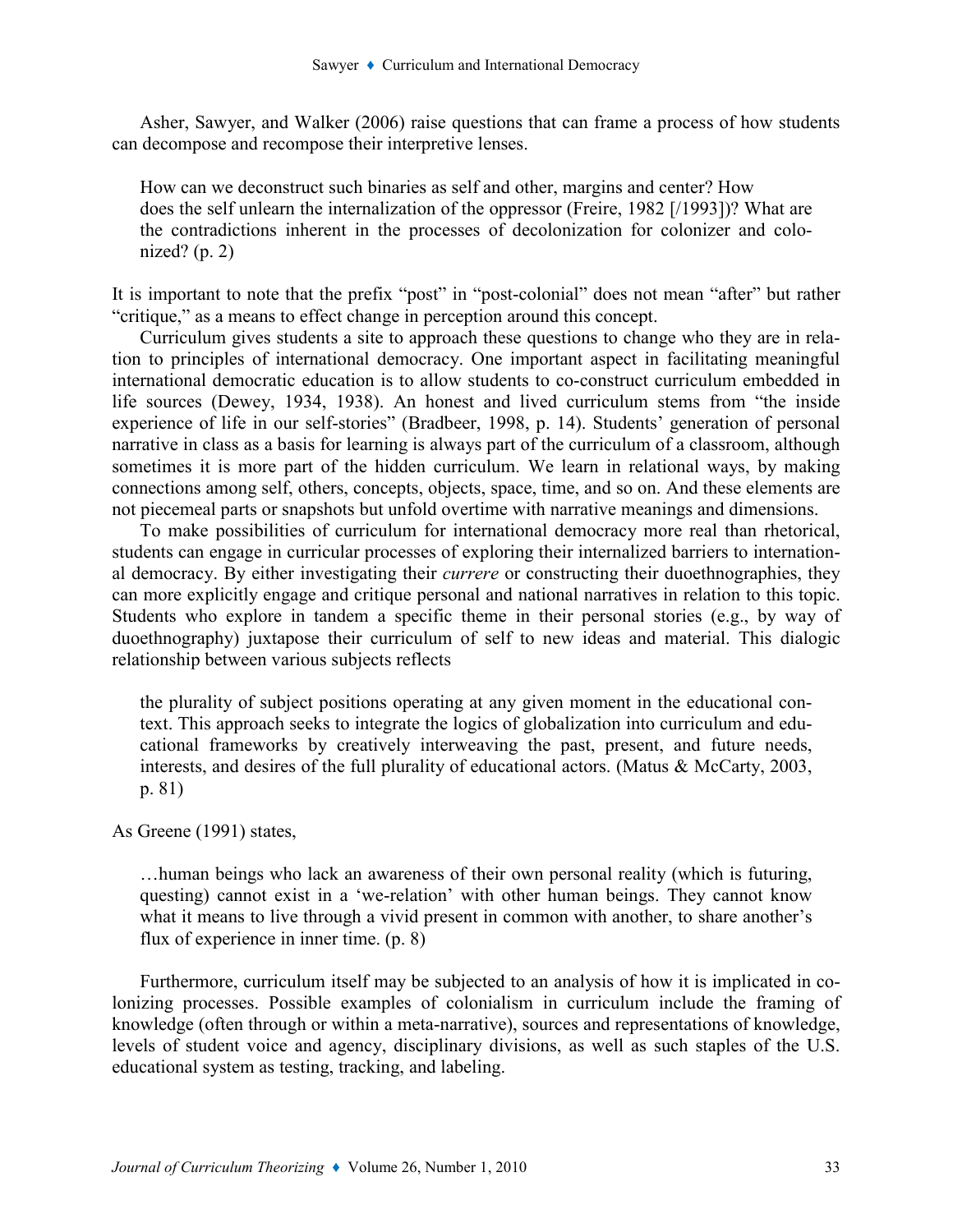Within a context framed by colonialism, ways of thinking and acts of interpretations themselves can add an additional layer of cultural appropriation. While art and narrative can operate as a lens for personal and societal critique, their presentation and interpretation raise questions about latent colonialism inherent in a process of cultural interpretation of the other. As Hendry (2007) notes, "The act of interpretation is an act of colonizing" (p. 294). She continues,

As researchers we construct lives by reducing them to a series of events, categories, or themes and put them back together again to make up a whole called narrative. Thus by constructing narratives we not only ultimately erase part of our lived experience but also impost a particular way of thinking about experience. (Hendry, 2007, p. 491)

This appropriation of meaning is both implicit (e.g., the framing in this paper) and explicit (my presentation and interpretation) and raises a number of questions: As I call for a process of post-colonialism (de-colonialism?), am I in actuality engaged in an act of colonizing? How do academics, educators, and teachers from colonizing countries discuss narratives from other countries? In examining democratic education, how can educators incorporate narratives about cross-border experience as a way to allow educators and students to gain access to a deeper and more international perspective on democracy?

The sharing and critiquing of personal stories within in a broader framework is an initial step in approaching some of these questions. Replacing binary and monolithic thinking, such as self /other or the first world /third world, with layered, analytic, and dialogic processes is another step. Key to this process is the engagement of students in the use of deliberative skills which involves their learning to "listen across difference" (Enslin, 2006, p. 60). The importance of Enslin's thoughts is underscored by and reflected in the work of the artists on the border wall, the villagers litigating against the battery recycling business, and the volunteers welcoming home travelers who have been expelled from other countries.

Instead of imposing our interpretation on the event, we can replace the "suspicion or doubt that we usually possess as we listen to stories…[with] trust" (Hendry, 2007, p. 494). This engagement then is grounded in "humility and faithfulness" (Fiumara, 1990, quoted in Hendry, 2007, p. 494). Instead of reinterpreting the stories we hear, we accept them. Secondly, we can use the art and stories as a lens for self-critique. We can attempt to listen to these stories in a way that disrupts our own story lines—decenters them. The emphasis is not on the analysis of the narrative but rather on what it can reveal about us, how it can lead to a shattering—or at least a problematizing—of self. The painting we examined in this paper lends itself—especially when discussed in a group—to an awareness of multiplicity—here, within a context of free trade and international relations. The goal for us as educators and students is to begin to construct new story lines for ourselves, not for others. As we seek out the contradictions, ironies, dilemmas, conundrums, confusions, and tensions within ourselves in relation to new ideas, such as international democracy, we create curriculum. As my group and I examined stories and artwork from Mexico, we were inspired to see people claiming parts of their own narratives in ways that promoted democracy—in the face of antidemocratic forces. In this paper I have tried to suggest that curriculum also gives people a context within which to reclaim their own narratives both individually and collectively—in democratic ways.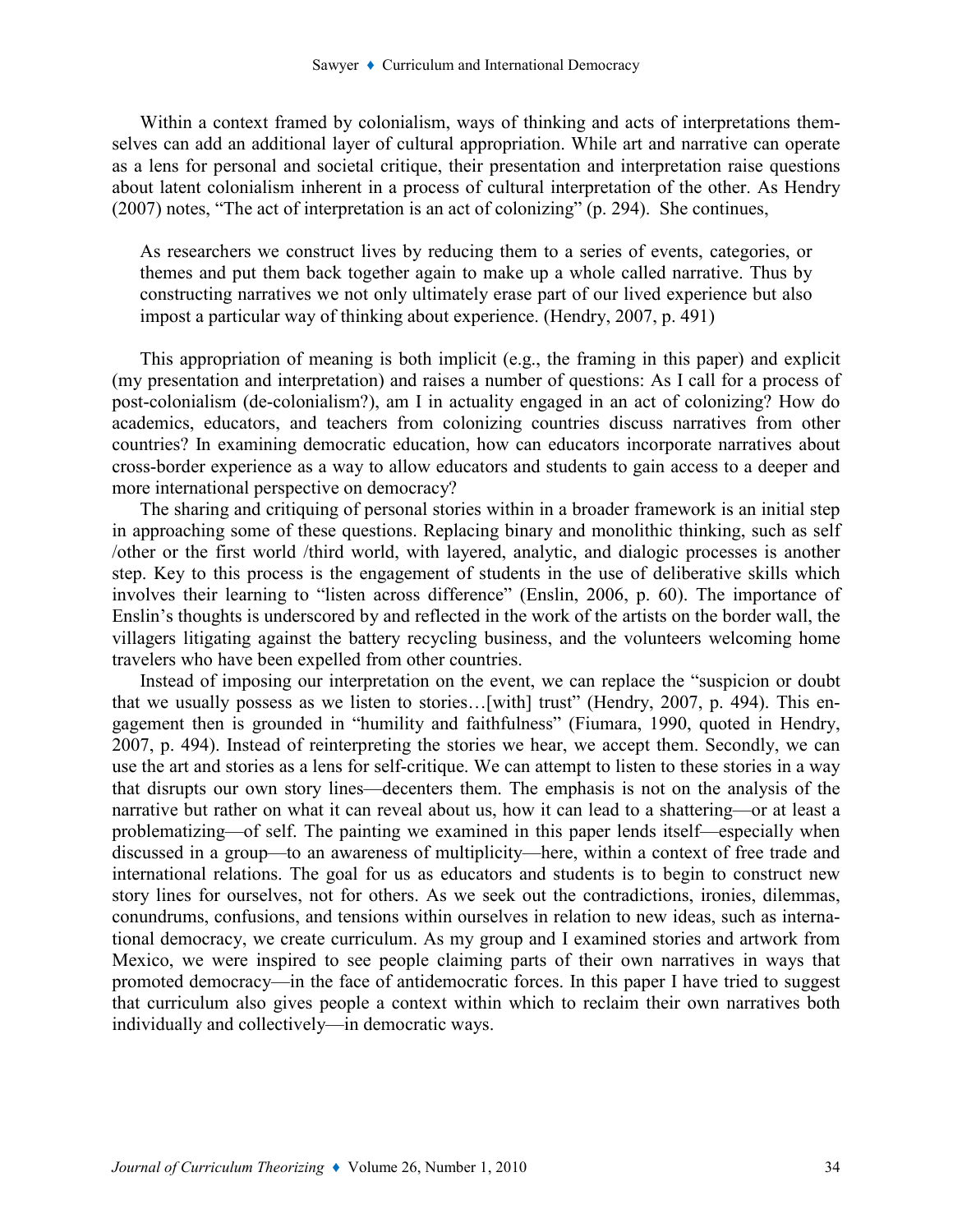## Conclusion

Building on the work of curriculum thinkers who are working toward different forms of democratic education, I have suggested in this paper that the changing global landscape increases the importance of international democracy to curriculum. I have suggested that a focus of curriculum and education, tied to personal experience, would benefit from being situated within a larger international democratic context. This larger framing would help curriculum workers and their students not only reconsider myriad global crises but also build on the new international intersections of interpersonal dialogue, collective action, and democratic aspirations. To promote international democratic education within the United States, a critically dialogic curriculum—as symbolized here by a kaleidoscope—offers a dynamic vortex within which educators and students may engage in an active process of post-colonialism.

Furthermore, I have suggested that an exposure to the examples of democracy-in-action found in narratives and artwork of people working toward international democracy offers us an entry point into the study of this topic. Possibly all the people that we visited on our trip—the artists, the people in the villages, the war protesters—were engaged in some form of participatory democracy that promoted social justice. Their interactions were deliberative, inclusive, and grounded in their own and other people's lives in the communities in which they lived. And while it might be easy to construct an ideal and romanticize meta-narrative around their actions, it is important to note that the people we met were simply doing what they felt that they had to do. Here, the meaning of democracy was found not in its rhetoric but rather in its humanity and grounding in life—in how it was lived.

#### **NOTES**

1. A reviewer of this paper offers another interpretation:

 In the middle panel, the artist draws a bottle of Coca Cola and replaces the words with "Coca-Killer." The complete words on the mural are "Asesina Sindicalistas en Colombia," and in fact the panel to the right are the colors of the Colombian flag, which would suggest that the artist is commenting on the role of corporations in the destruction of cocaine plantations in Colombia, thus "coca killer." [Sindicalistas are] union and workers' committee organizers (in Spanish, a "sindicato" is a union or a workers' organization). The artist is making a direct connection between the destruction of cocaine plantations, the role of corporations, and the murder of organizers involved in community work in Colombia, not in Mexico, at least that's how I interpret the image.

While specific details are read differently, we share the postcolonial interpretation of the painting.

### **REFERENCES**

Apple, M. (1993). Official knowledge: Democratic education in a conservative age. New York: Routledge.

Apple, M. W., & Beane, J. A. (Eds.). (1995). Democratic Schools. Alexandra, VA.: Association for Supervision and Curriculum Development.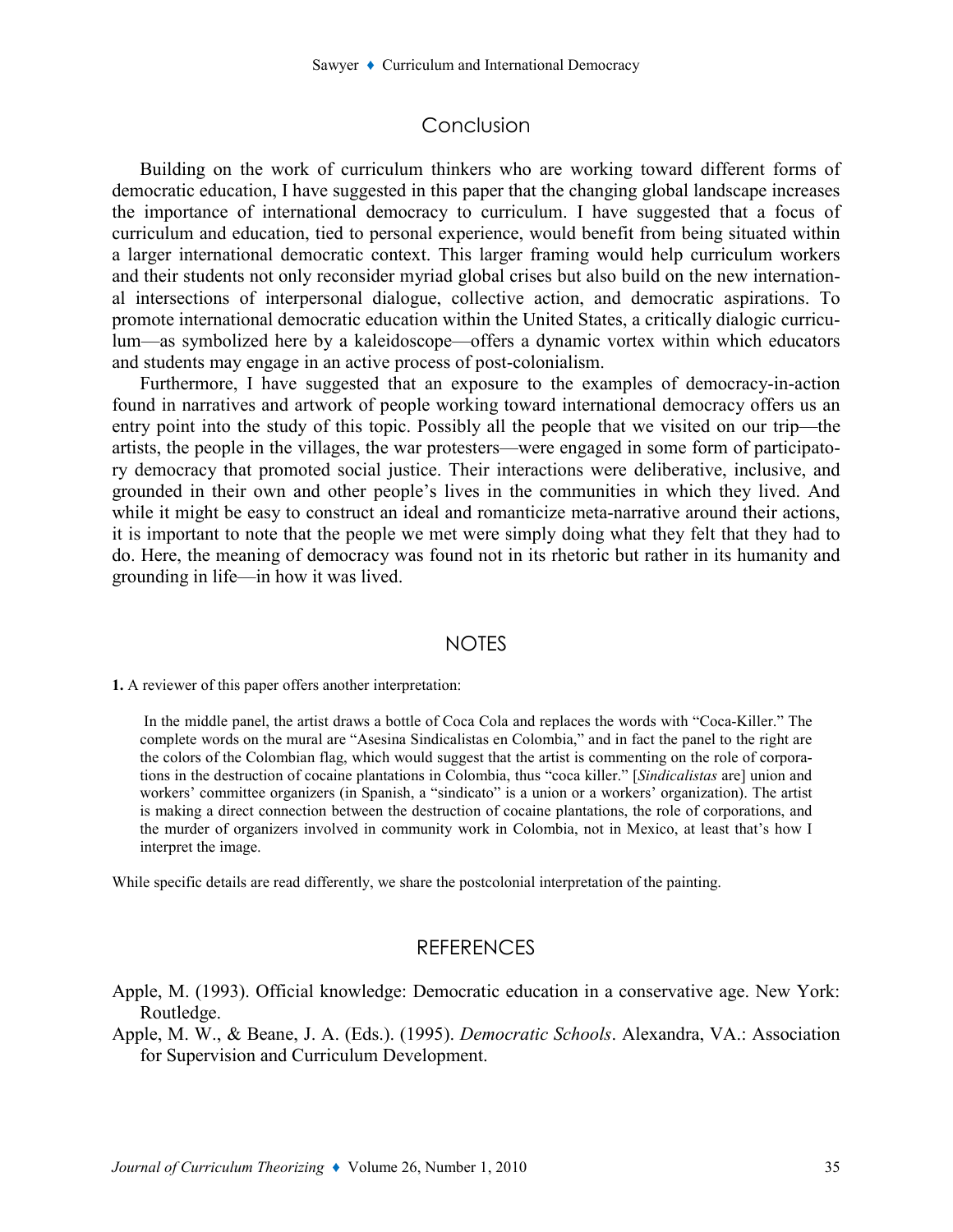- Asher, N., Sawyer, R. D., & Walker, T. (2006, April). Confronting the border: Challenging lessons for educators on the road. Unpublished paper presented at the 2006 Annual Meeting of the American Educational Research Association, San Francisco, CA.
- Asher, N. (2007). Made in the (multicultural) U.S.A.: Unpacking tensions of race, culture, gender, and sexuality in education. Educational Researcher, 36(2), 65–74.
- Bahnmueller, C. F. (1997). A framework for teaching democratic citizenship: An international project. International Journal of Social Education, 12(2), 101–112.
- Bakhtin, M. M. (1981). The dialogic imagination: Four essays. Austin, TX: The University of Texas Press.
- Barber, B. R. (1992). An aristocracy of everyone: The politics of education and the future of America. New York: Ballantine Books.
- Bastian, A., Fruchter, N., Gittell, M., Greer, C., & Haskins, K. (1986). Choosing equality: The case for democratic schooling. Philadelphia: Temple University Press.
- Becker, C. (Ed.). (1994). The Subversive imagination: Artists, society, and social responsibility. New York: Routledge.
- Beyer, L. E., & Apple, M. W. (1998). The curriculum. Problems, politics, and possibilities. Albany, NY: SUNY Press.
- Bello, W. (2008). Manufacturing a food crises. How "free trade" is destroying Third World agriculture—and who's fighting back. The Nation, 286(21), 16–21.
- Bradbeer, J. (1998). Imagining curriculum: Practical intelligence in teaching. New York: Teachers College Press.
- Dewey, J. (1916). Democracy and education. New York: Macmillan.
- Dewey, J. (1934). Art as experience. New York: Capricorn Books.
- Dewey, J. (1938). Experience and education. New York: Macmillan.
- Dewey, J. (1959). Dewey on education. Selections. New York: Teachers College Press.
- Dimitriadis, G., & McCarthy, C. (2001). Reading and teaching the postcolonial. From Baldwin to Basquiat and beyond. New York: Teachers College Press.
- Enslin, P. (2006). Democracy, social justice and education: Feminist strategies in a globalising world. Educational Philosophy and Theory, 38(1), 57–67.
- Finnegan, W. (2003, May). The economics of empire. Harpers, 306, 41–54.
- Fiumara, G. C. (1990). The other side of language. London: Routledge.
- Freire, P. (1993). *Pedagogy of the oppressed* (New revised  $20<sup>th</sup>$ -anniversary ed.). New York: Continuum. (Original work published 1970)
- Gomez-Pena, G. (1996). The new world border. Prophecies, poems, and loqueras for the end of the century. San Francisco: City Lights.
- Greene, M. (1991). Teaching. The question of personal reality. In A. Lieberman & L. Miller (Eds.), Staff development for education in the 90s: New demands, new realities, new perspectives (pp. 3–13). New York: Teachers College Press.
- Greene, M. (2001) Forward. In G. Dimitriadis, & C. McCarthy, Reading and teaching the postcolonial. From Baldwin to Basquiat and beyond (pp. vii–viii). New York: Teachers College Press.
- Goodlad, J. (1996). Democracy, education and community. In R. Soder (Ed.), Democracy, education and the schools (pp 87–114). San Francisco: Jossey-Bass.
- Gutmann, A. (1999). *Democratic education* ( $2<sup>nd</sup>$  ed.). Princeton, New Jersey: Princeton University Press.
- Hendry, P. M. (2007). The future of narrative. Qualitative Inquiry, 13(4), 487–498.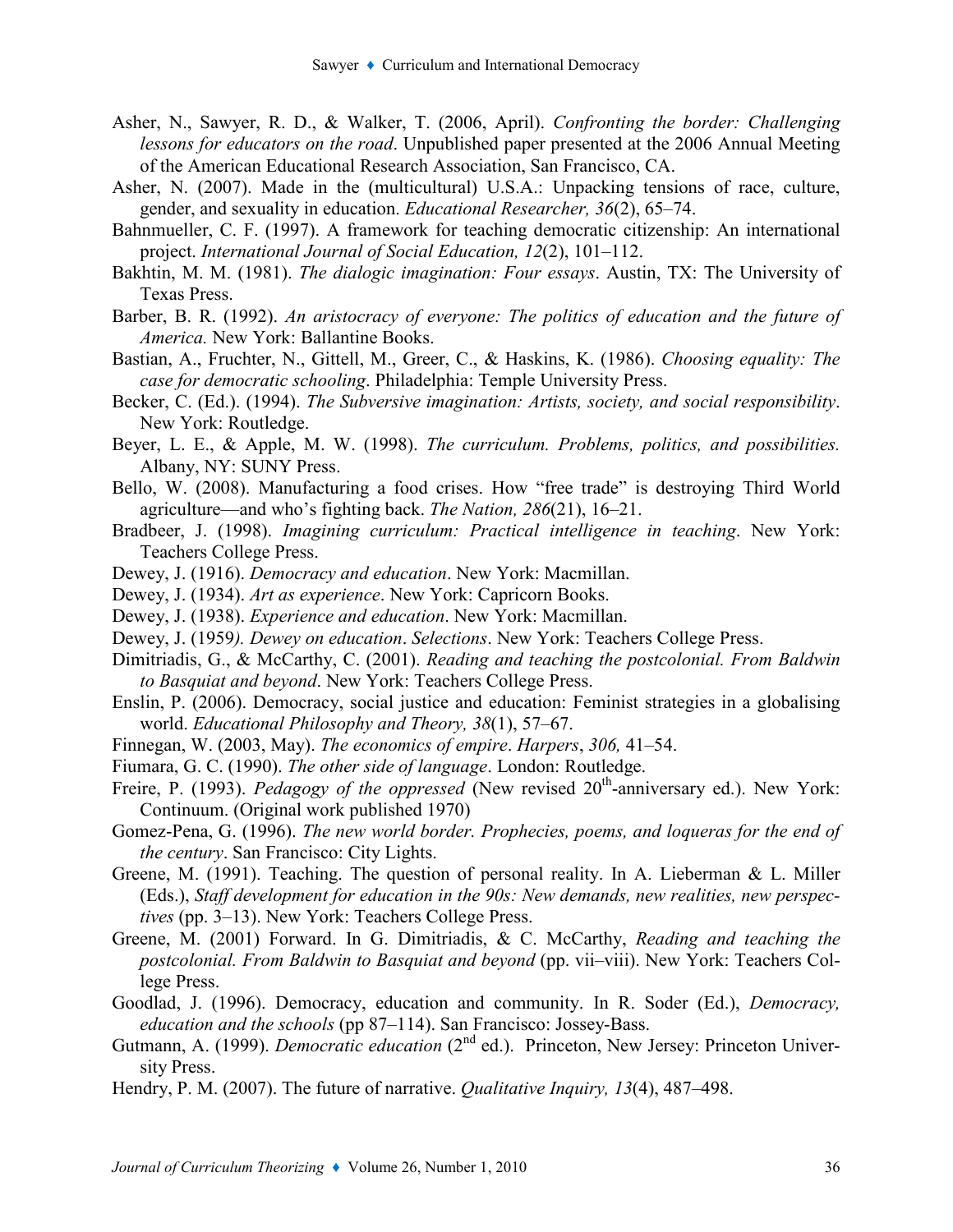- Marable, M. (2007). Living black history. How reimagining the African-American past can remake America's future. New York: Basic Civitas Books.
- Matus, C., & McCarthy, C. (2003). The triumph of multiplicity and the carnival of Difference: Curriculum dilemmas in the age of postcolonialism and globalization. In W. Pinar (Ed.), International handbook of curriculum research (pp. 73–82). Mahwah, NJ: Lawrence Erlbaum Associates.
- Moyn, S. (2008, October 13). Spectacular wrongs: Gary Bass's 'freedom's battle'. The Nation, 287(11), 30–36.
- Norris, J. (2008). Duoethnography. In L. Given (Ed.), The Sage encyclopedia of qualitative research methods (Vol. 1, pp. 233–236). Thousand Oaks, CA: Sage Publications.
- Norris, J., & Sawyer, R. D. (2004). Hidden and null curriculums of sexual orientation: A dialogue on the curreres of the absent presence and the present absence. Edited yearbook from the 4 th Curriculum & Pedagogy Annual Conference, Decatur, GA.
- Oberg, A, & Wilson, T. (2002). Side by side: Being in research autobiographically. Educational Insights, 7(2). Retrieved March 30, 2009, from http://ccfi.educ.ubc.ca/publication/insights/ v07n02/contextualexplorations/wilson\_oberg/index.html
- Parkison, P. T. (2005). The move to a pluralistic political vision of education. *Journal of Educa*tional Thought, 39(2), 135–148.
- Phillips, P. (2009). Immigrants used to justify police state program. Partisan, 24. Retrieved April 9, 2009, from: http://peaceandfreedom.org/home/index.php?option=com\_content&view= article&id=153:immigrants-used-to-justify-police-state-program&catid=17:partisan-number-24&Itemid=80
- Pinar, W. (1975). Currere: Toward reconceptualization. In W. Pinar (Ed.), Curriculum theorizing (pp. 396–414). Berkeley, CA: McCutchan Publishing Corporation.
- Pinar, W. (1978). Notes on the curriculum field 1978. Educational Researcher, 7(8), 5-12.
- Pinar, W. (2005). Curriculum. In S. J Farenga, B.A. Joyce, & D. Ness (Eds.), Encyclopedia on Education and Human Development (pp. 3–47). Armonk, NY: M.E. Sharpe Publisher.
- Roberts, J. T., & Thanos, N. D. (2003). Trouble in paradise. New York: Routledge.
- Rosenblatt, L. (1994). The Transactional theory of reading and writing. In H. Singer & R. Ruddell (Eds.), *Theoretical models and processes of reading*, (pp. 1057–1090). Newark, DE: International Reading Association.
- Said, E. W. (1993). Culture and imperialism. New York: Alfred A Knopf.
- Sainz, P. (2008). Maclovio Rojas: 20 years of struggle for dignity. La Prensa San Diego, XXXII(16). Retrieved March 30, 2009, from http://www.laprensa-sandiego.org/archieve/ 2008/april18-08/Maclovio.htm
- Sawyer, R. D., & Laguardia, A. (in press). Reimagining the past/changing the present: Teachers adapting history curriculum for cultural encounters. Teachers College Record, 112(8).
- Sawyer, R. D., & Pearl, A. (2002, April). New and experienced teachers applying principles of democratic education to their classrooms. Paper presented at the annual meeting of the American Educational Research Association, New Orleans, LA.
- Stanley, T. J. (2003). Creating the "space" for civic dialogue. *Phi Delta Kappan*, 85(1), 38.
- Tarrant, J. M. (1989) Democracy and education. Alodershot, England: Avebury, Gower Publishing.
- Vernant, J. P., & Vidal-Naquet, P. (1990). Myth and tragedy in ancient Greece. New York: Zone Books.